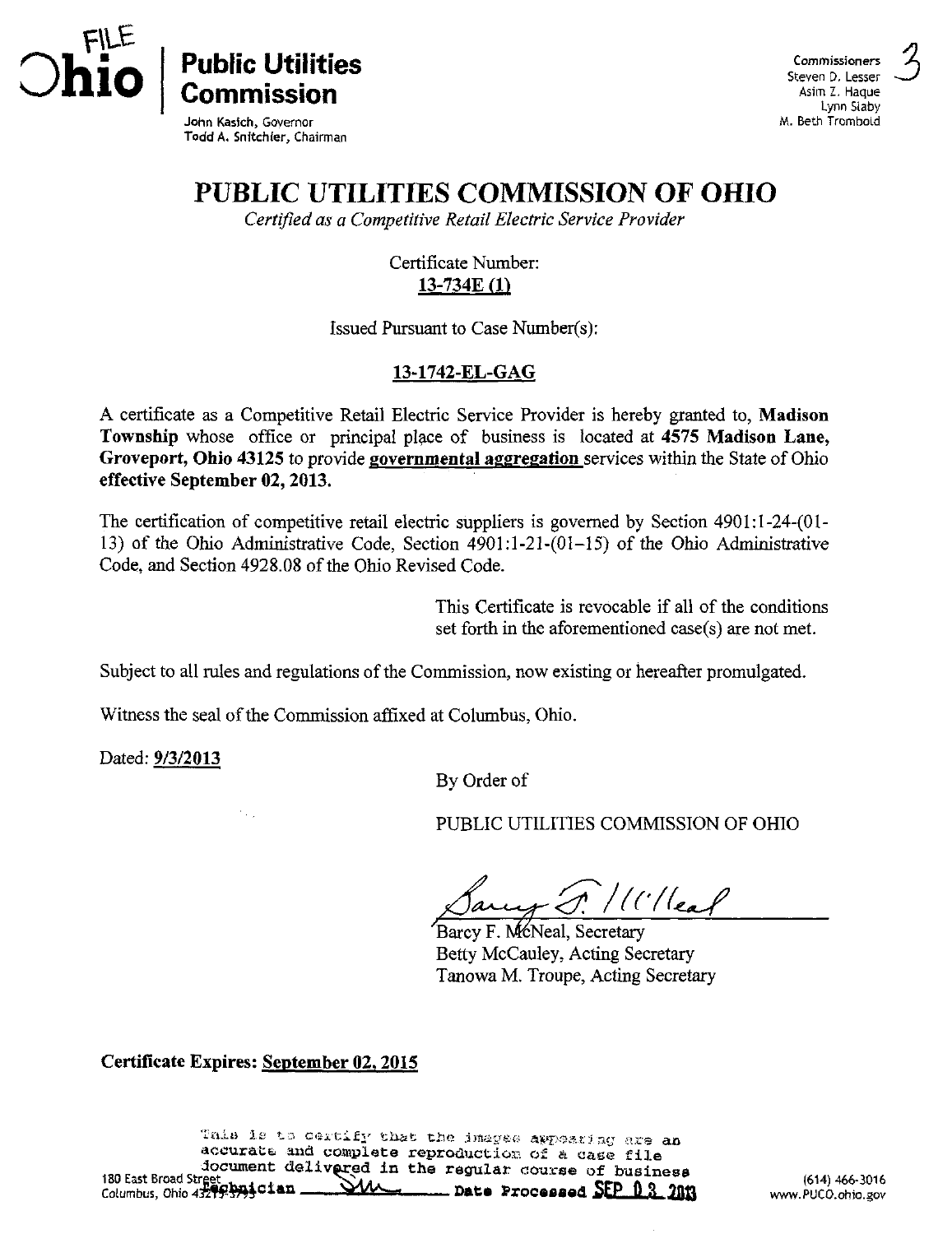## CRES AUTOMATIC CASE ACTION FORM

Case No. 13-1742-EL-GAG

Date Sent: September 3, 2013

Effective Date of Certificate: September 2, 2013

Certificate Expires: September 2, 2015

Company Name and Company Name d/b/a: Madison Township

 $\Box$  Renewal

#### Action Needed:

| 冈 | Issue Certificate Number to: Madison Township. at (address): 4575 Madison<br>Lane, Groveport, Ohio 43125                                                            |
|---|---------------------------------------------------------------------------------------------------------------------------------------------------------------------|
| ⊠ | Certified To Provide the Following Services:<br><b>Retail Generation</b><br>Aggregation<br><b>Power Marketer</b><br><b>Power Broker</b><br>Governmental Aggregation |
|   | Renew Certificate No.<br>to                                                                                                                                         |
|   | Revise Certificate No.<br>to (check all applicable):                                                                                                                |
|   | Reflect name change from<br>to                                                                                                                                      |
|   | Reflect address change from<br>ΙI<br>to                                                                                                                             |
|   | Add new service offering to certificate:                                                                                                                            |
|   | <b>Retail Generation</b><br>Aggregation<br><b>Power Marketer</b><br>Power Broker<br>Governmental Aggregation                                                        |
|   | <b>Correct Administrative Error</b>                                                                                                                                 |
|   | Reflect Change of Ownership to:                                                                                                                                     |
|   | Cancel Certificate No.                                                                                                                                              |
|   | Protect Un-redacted copies until                                                                                                                                    |
|   | Close Case File, Case Withdrawn at Applicant's Request                                                                                                              |

 $\Box$  Close Case File